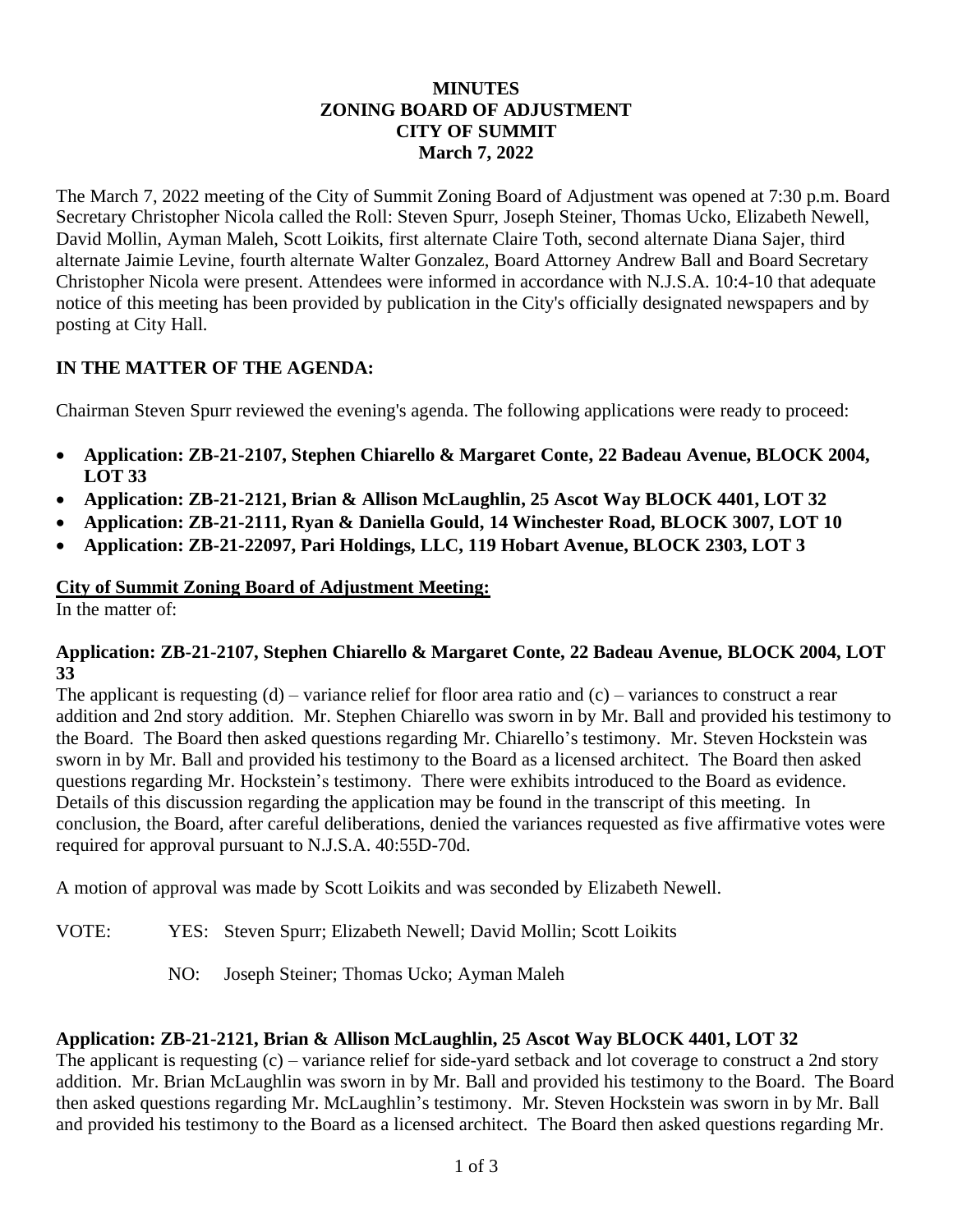Hockstein's testimony. There were exhibits introduced to the Board as evidence. Details of this discussion regarding the application may be found in the transcript of this meeting. In conclusion, the Board, after careful deliberations, approved the variances requested. In addition, the Board included the following conditions:

- 1. The applicant shall comply with the requirements set forth in the Board Engineer's Memorandum dated February 14, 2022, annexed hereto as Exhibit A.
- 2. The applicants shall remove a portion of the driveway along its side, approximately 18 inches in width by 30 feet in length, in order to offset the proposed increase in lot coverage and bring the proposed lot coverage to a pre-application figure.

A motion of approval was made by David Mollin and was seconded by Scott Loikits.

- VOTE: YES: Joseph Steiner; Thomas Ucko; Elizabeth Newell; David Mollin; Ayman Maleh; Scott Loikits; Steven Spurr
	- NO: None were opposed

# **Application: ZB-21-2111, Ryan & Daniella Gould, 14 Winchester Road, BLOCK 3007, LOT 10**

Mr. James Webber from Dempsey, Dempsey & Sheehan represented the applicant The applicant is requesting (d) – variance relief for floor area ratio and (c) – variances to construct 1<sup>st</sup> and 2<sup>nd</sup> story additions. Mr. Ryan Gould was sworn in by Mr. Ball and provided his testimony to the Board. The Board then asked questions regarding Mr. Gould's testimony. Mr. Andrew Clarke was sworn in by Mr. Ball and provided his testimony to the Board as a licensed engineer. The Board then asked questions regarding Mr. Clarke's testimony. Mr. Resident Stephen Varley was sworn in by Mr. Ball and asked questions regarding Mr. Clarke's testimony. Ms. Elizabeth Rush was sworn in by Mr. Ball and provided her testimony to the Board as a licensed architect. The Board then asked questions regarding Ms. Rush's testimony. There were exhibits introduced to the Board as evidence. Details of this discussion regarding the application may be found in the transcript of this meeting. In conclusion, the Board, after careful deliberations, approved the variances requested. In addition, the Board included the following conditions:

- 1. The applicant shall comply with the requirements set forth in the Board Engineer's Memorandum dated February 9, 2022, annexed hereto as Exhibit A.
- 2. The applicant shall submit revised plans reflecting the final corrected building coverage figure.

A motion of approval was made by Ayman Maleh and was seconded by Thomas Ucko.

- VOTE: YES: Joseph Steiner; Thomas Ucko; Elizabeth Newell; David Mollin; Ayman Maleh; Scott Loikits; Steven Spurr
	- NO: None were opposed

### **Application: ZB-21-22097, Pari Holdings, LLC, 119 Hobart Avenue, BLOCK 2303, LOT 3**

Mr. James Webber from Dempsey, Dempsey & Sheehan represented the applicant. Ms. Nancy Lottinville from Prime & Tuvel represented Joshua & Roberta Weinreich. The applicant is requesting  $(c)$  – variance relief for steep slope to construct a single-family home. Mr. Andrew Clarke was sworn in by Mr. Ball and provided his testimony to the Board as a licensed engineer. The Board then asked questions regarding Mr. Clarke's testimony. Ms. Lottinville then cross-examined Mr. Clarke. Resident Charles O'Connell asked questions regarding Mr. Clarke's testimony. Mr. William Deveau asked questions regarding Mr. Clarke's testimony. Mr. George Murphy asked questions regarding Mr. Clarke's testimony. There were exhibits introduced to the